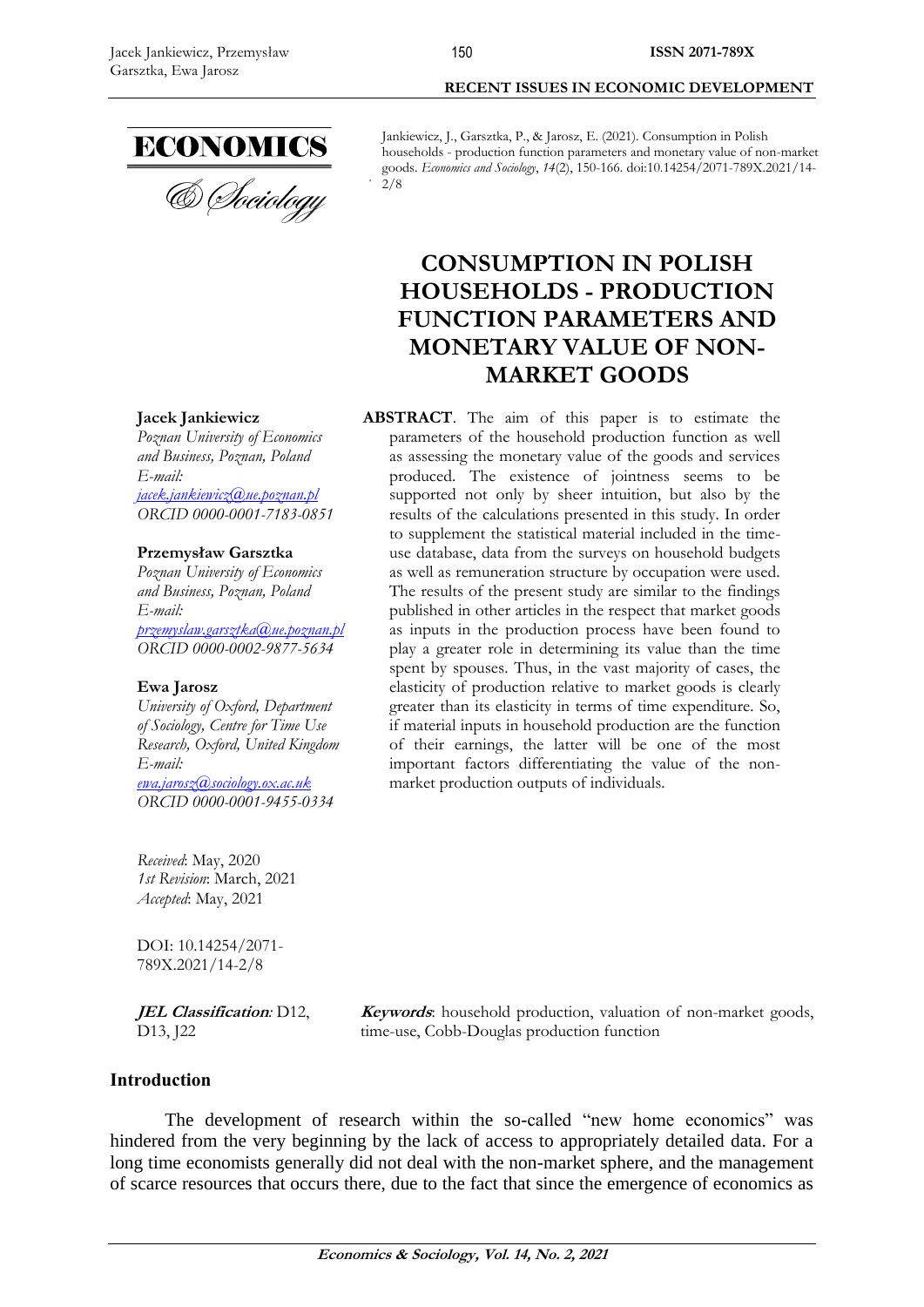a scientific discipline little effort was made to quantify this sphere of human activity. The household production function (HPF) model, which together with the theory of time allocation, proposed by Becker (1965) and subsequently modified by Gronau (1973, 1977), turned out to be a concept that at the same time contains guidelines for the empirical verification of findings. Additionally, the fact that time-use surveys have begun to be implemented in an increasing number of countries, and that the comparability of databases of this type has significantly increased, has been an impulse for a wave of empirical prediction tests based on the HPF model.

151

A significant problem from the viewpoint of empirical analysis using the HPF model is information related to the quantity and the value of goods produced in households (Kooreman & Kapteyn, 1987). They do not produce the kind of reports that companies do, which would be a valuable source of data (Lützel, 1989). One of the ways of estimating the value of goods and services produced in households is through estimating the parameters of the production function. However, the possible forms of such functions have still not been determined (Gronau & Hamermesh, 2003). It is worth noting that in general certain phenomena or processes, such as increasing utility as a result of consumption, have escaped objective measurement, regardless of whether they take place in the market sphere or outside it. Therefore, for example, analysing the impact of changes in tastes and, separately, production technologies on consumer behaviour, turns out to be very problematic.

Another issue that hinders empirical analyses referring to the theory of the household production function is shortage of data on time allocation that would also contain information on the income, expenditure and consumption structure of a given population (Ahn et al., 2003). Even access to specific types of information from various research samples obtained in the same time period is limited to a few countries only (Gronau & Hamermesh, 2003).

In view of the abovementioned difficulties, empirical analyses using the HPF concept are usually restricted to value estimation of home production and the description of the increase in utility in an indirect way, only on the basis of the inputs in the production process. Consequently, one of the basic problems is quantitative description of the production process which occurs in households (Kerkhofs & Kooreman, 2000).

The aim of this paper is to estimate the parameters of the household production function as well as estimating the monetary value of the goods and services produced. To achieve this aim, the authors refer to the methodology proposed by Graham and Green (1984), modifying it according to the availability of the appropriate statistical material under Polish conditions. In order to supplement the statistical material included in the time-use database, data from the surveys on household budgets as well as remuneration structure by occupation were also used.

The paper is organized as follows: section 2 presents a brief overview of the analyses aimed at estimating the parameters of the production function and measuring the monetary value of goods and services produced in the non-market sphere; section 3 contains a description of the statistical material and the methodology used; section 4 presents the results of estimations; and the final section consists of discussion and conclusions.

# **1. Examples of estimation of the production function parameters and valuation of the obtained output**

Gronau (1977, 1986), who observed a significant drawback in Becker's theory, introduced a significant modification to the model. He argued that the HPF theory may offer more accurate predictions about consumer decisions if activities in the non-market sphere are clearly divided into production and consumption (leisure). The proposed modification created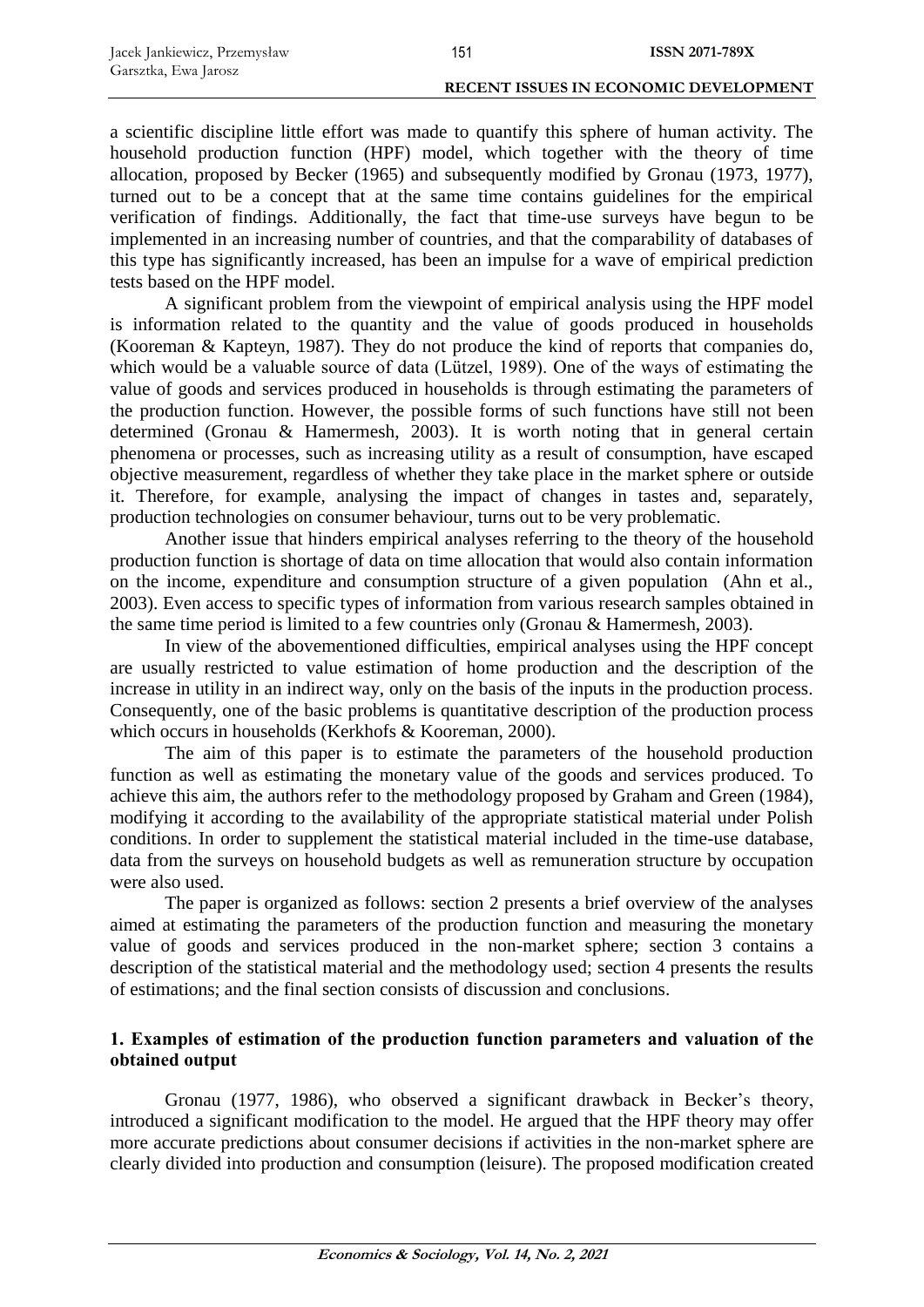the possibility of using data on the time-use of households and significantly facilitated the empirical verification of predictions obtained using the modified version of the HPF model.

Another important change introduced by Gronau was a redefinition of the outputs of home production, describing them as products that are very similar to the goods and services which can be purchased on the market (Apps & Rees, 2009). As a result of his assumptions, Gronau abandoned the abstract construct of a commodity proposed by Becker, referring to goods and services in the ordinary sense as close (or even perfect) substitutes for those offered on the market.

Gronau, who was one of the first to attempt to estimate the value of home production, used marginal productivity of the home production function in the semi-log form for this purpose (Gronau, 1980). In his work, he highlighted the basic problems associated with such estimations. In the case of households, it is not only the output of their production that is not known (Z), but it is not even possible to accurately divide the purchased market goods into those that are directly consumed and those that are used as inputs in the process of home production. Therefore, the author argued that in such a situation the value of the production should be estimated indirectly. In a multi-stage calculation procedure, he included such socioeconomic characteristics as the wife's age and education, the husband's education and wage rate, the family's non-earned income, the number of children, the age of the youngest child, and the number of rooms in the house (Gronau, 1980).

Increased interest in using the Cobb-Douglas production function in empirical research was triggered, among other things, by the publication of Farrell's paper in 1957 (Farrell, 1957; Battese, 1992). Originally used for the analysis of production in enterprises, it was later also applied within the framework of the theory of the household production function. A convenient and thus frequently used solution in this case is the assumption of constant returns to scale (Blaug, 1995).

In 1984 Graham and Green proposed a method of estimating the household production function parameters according to the Cobb-Douglas approach. In their study, the authors referred to Gronau's model, but they reduced its restrictiveness as far as assumption about the occurrence of the joint production phenomenon is concerned (Graham & Green, 1984).<sup>1</sup> According to accepted view, part of the time devoted to household work can be treated as leisure time (consumption). The authors formulated three goals: estimating the parameters of the Cobb-Douglas production function; estimating the value of home production; and determining the extent to which the time spent on household work provides direct utility to people. The calculations were performed on a sample of 921 married couples, in which both partners worked.

The modified assumptions of the HPF model widened the range of its possible implications, which brought the results closer to the actual decisions that are made in households (Kerkhofs & Kooreman, 2003). Apart from offering benefits in the form of more diverse solutions, relaxing the assumptions of Gronau's model also resulted in problems with the identification of certain relationships. Namely, it is necessary to develop an analytical strategy that would enable the measuring of that part of production time that brings direct utility (turns into leisure):

$$
L_i = l_i + g(H_i)
$$
\n(1)

\nwhere:

\n
$$
L_i - \text{total time of direct utility},
$$
\n
$$
l_i - \text{time remaining after deducting market and household work from its total amount},
$$

 $H_i$  – time devoted to household work,

1

 $1$  Henceforth, the Graham and Green model will be referred to as G-G.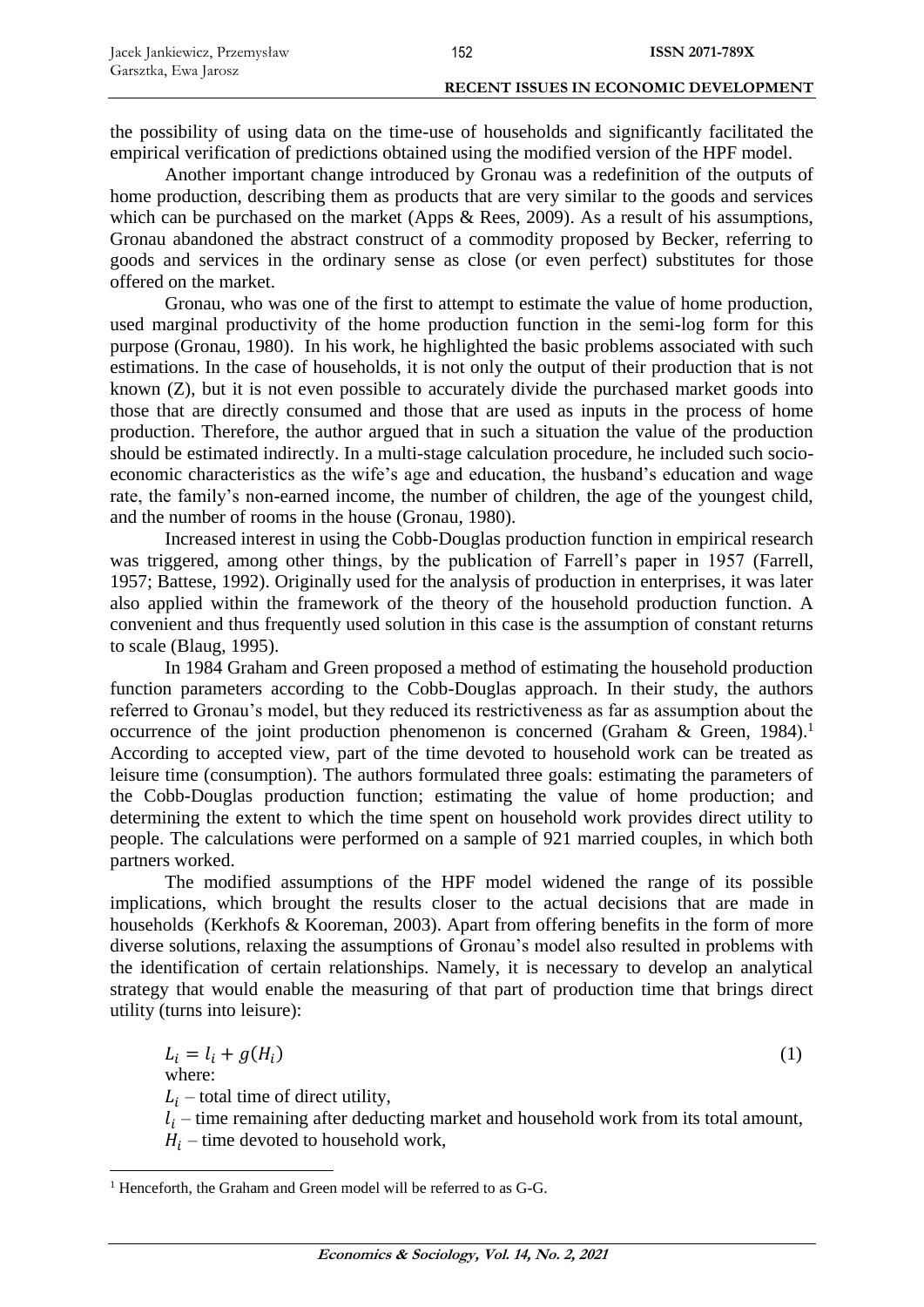$g(H_i)$  – function describing the scale of joint production (the part of household work time which turns into leisure), which satisfied:

 $0 \leq g(H) \leq 1$  $q''(H) < 0$  $\lim_{H\to 0} g(H) = 1$  $\lim_{H\to T} g(H) = 0$ 

Apart from assumption (1), the G-G model also assumes the following relationships:

$$
U = u(C, M_h L_h, M_w L_w)
$$
  
where: (2)

 $C$ – goods that provide direct utility,

 $M_i L_i$  – effective leisure of husband and wife,

 $M_w$  and  $M_h$  represent the measures of the productivity of wife and husband respectively. Individuals are compensated in the market according to their level of productivity, so we could rewrite the hourly wages as  $W_i = r M_i$  ( $i = w, h$ ) where r is the rate of return to human capital. Thus  $M_i L_i$  is effective leisure. When time is used in home production, it may be either more or less productive compared to market activity depending upon whether human capital skills are market-oriented or home-oriented. To capture this notion the effective home production is written as  $M_i^a H_i$ .

Goods can be obtained in the market or produced at home:  
\n
$$
C = X_m + Z
$$
\nwhere:  
\n
$$
X_m - \text{ goods purchased in the market},
$$
\n
$$
Z - \text{ goods produced in the household},
$$
\nHousehold production obeys the technological relationship:  
\n
$$
Z = z(X_z, M_h^a H_h, M_w^b H_w)
$$
\n(4)  
\nwhere:  
\n
$$
X_z - \text{market purchased inputs for production purposes},
$$
\n
$$
M_h^a H_h - \text{effective time inputs of husband}
$$
\n
$$
M_w^b H_w - \text{effective time inputs of wife}.
$$
\nThen:  
\n
$$
X_m + X_z = W_h N_h + W_w N_w + \vartheta
$$
\n(5)  
\nwhere:  
\n
$$
W_i - \text{hourly market wages},
$$
\n
$$
N_i - \text{hourly market wages},
$$
\n
$$
\vartheta - \text{non-labour income},
$$
\nand time of a day is divided according to the formula:  
\n
$$
l_i + H_i + N_i = T
$$
\nwhere:  
\n
$$
l_i - \text{time devoted neither to work in the market nor work at home, } i = h, w,
$$
\n
$$
T - \text{total time}.
$$

These relationships are the utility function (2) which is maximized; the goods that provide direct utility for members of the household (3); the production function (4); the budget constraint (5); and the time constraint (6) where relationships (3)-(7) are accepted conditions (Graham & Green, 1984).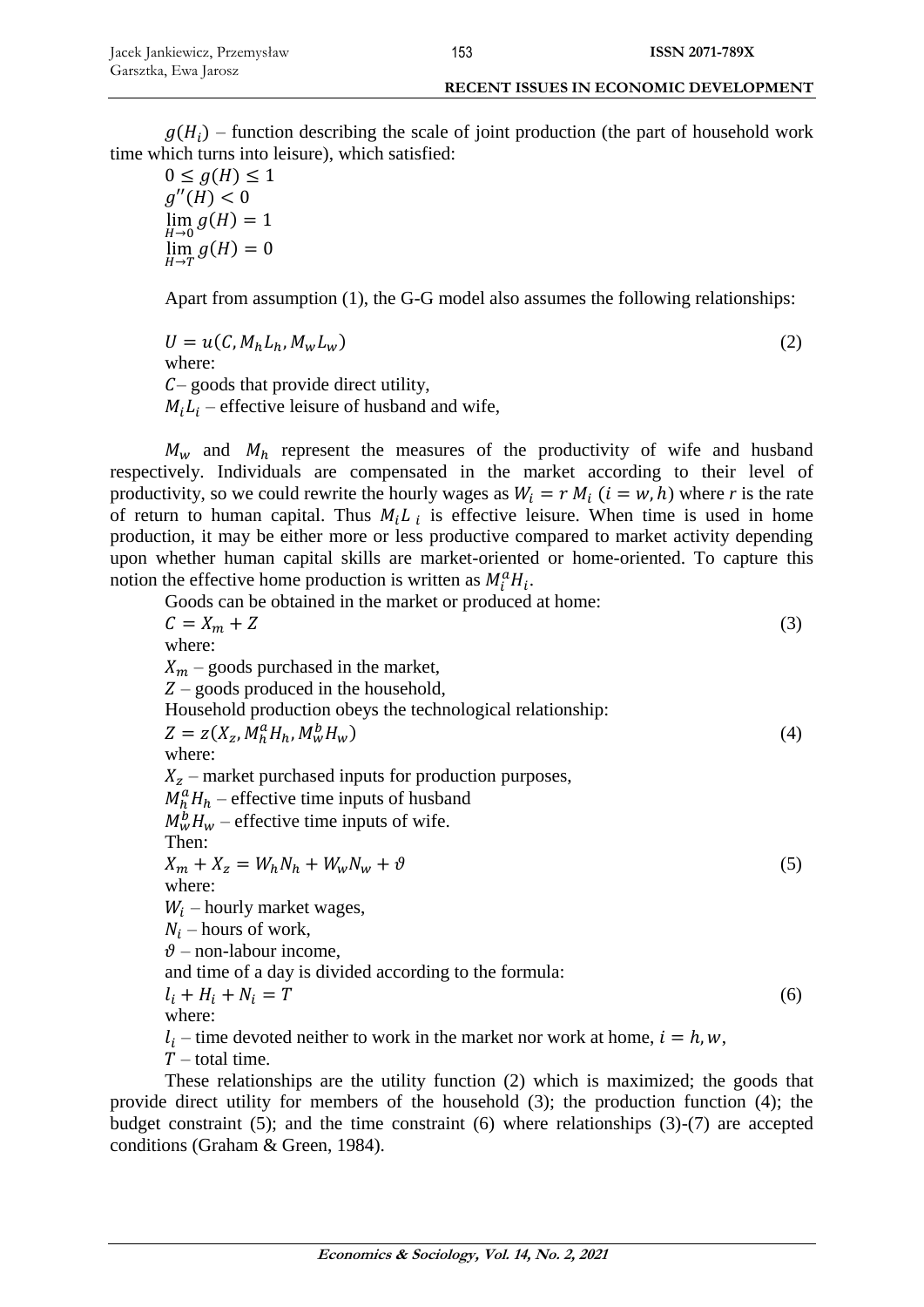In their work Graham and Green wrote the equation (4) in Cobb-Douglas form, estimating the value of home production for a series of various assumptions assigned to the following parameters:

$$
Z = A(M_h^a H_h)^{\gamma_h} (M_w^b H_w)^{\gamma_w} X_z^{\beta}
$$
  
where: (7)

*A* – variable represents general scale parameter which construction is described further in the article,

 $M_i$  – measure of the productivity (or human capital) of the man and woman,  $i = h$ *(husband)*, *w (wife)*,

*H* – domestic production time,

 $\gamma_h$ ,  $\gamma_w$ ,  $\beta$  – returns-to-scale parameters,

 $a, b$  – the positive parameters can be less than, equal to, or greater than 1.0 depending upon whether the individual is less productive, equally productive, or more productive at home than in market work,

 $X<sub>z</sub>$  – average daily expenditure of household on consumption goods.

(Graham & Green, 1984) performed calculations on a sample of 921 married couples, in which both partners worked. In none of the nine variants of the model tested by the authors did the absolute value of the parameters  $\gamma_h$ ,  $\gamma_w$  exceed the value of  $\beta$ . This means that the elasticity of production in relation to market goods was higher than in relation to the spouses' working time. In the results presented, home production was not characterized by increasing returns to scale. For both partners, the productivity of market work exceeded the analogous parameter describing household production.

An attempt to relax the restrictions with regard to joint production in the HPF model was also undertaken by Kerkhofs and Kooreman (2003). The authors used a form of the production function describing the transformation of working time into consumption time, which was proposed by Graham and Green. Abandoning arbitrary assumptions with regard to the value of market goods, they used the so-called net production function, in which only the time spent on work was taken into account. The main justification for such a strategy is the above-mentioned lack of detailed data relating to market goods used in household production.

The quadratic function used in the study also made it possible to determine the relationship between the spouses' working time expenditures in the production process (Kerkhofs & Kooreman, 2003). The influence of selected socio-economic characteristics of both households and individuals was taken into account in the estimations. The results of the calculations suggest that the spouses' work expenditures in the course of performing household duties are substitutive in nature. Thus, an increased supply of market work by the wife, which will occur at the expense of her home production time, should therefore trigger her husband's greater production activity in the non-market sphere.

Examples of applying the methodology developed by Kooreman and Kerkhofs can be found in the works of Pylkkänen (2002) and Gørtz (2006, 2011). The latter introduced a modification to this procedure in the form of an alternative estimator of production function parameters.

One of the most significant publications on the production and consumption of households is the work by Gronau and Hamermesh (2003). The authors undertook to examine the ways of combining market goods and specific categories of time in households, which essentially had not been done before. Apart from a few exceptions in which only some selected forms of activity were considered, no prior empirical research had been undertaken to describe the production technology as well the inputs of time and goods involved in the production processes in the non-market sphere.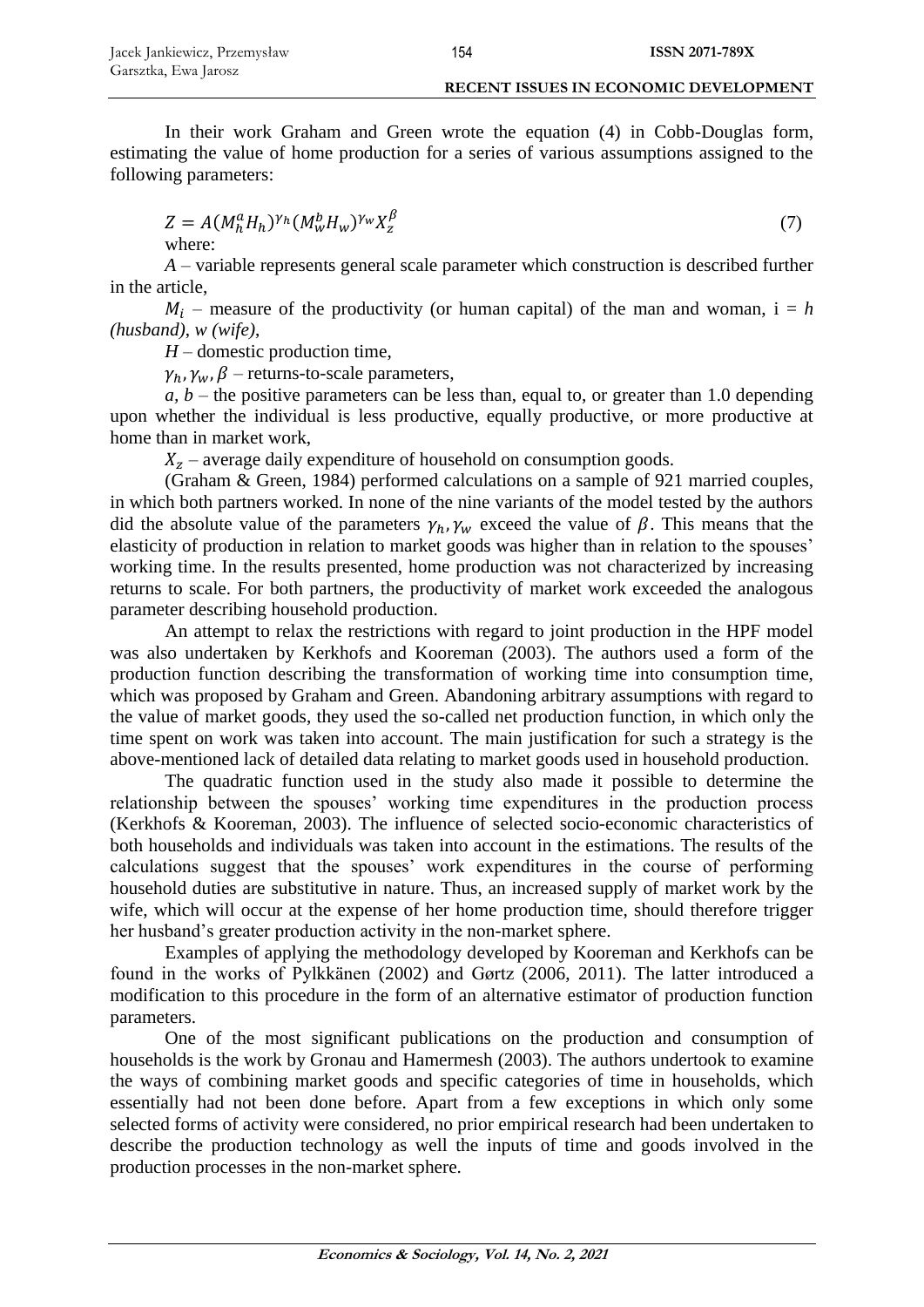# **2. Data and methodology**

Similarly to some studies devoted to non-market production, the calculations performed in this study take into account only those families in which both partners filled in the activity diaries on the same day (Kooreman & Kapteyn, 1987). Moreover, the sample was limited to households where the husband and wife (or partners in an informal relationship) are the only adults and their age is between 18-59 years. This was dictated by two assumptions. Firstly, the aim is to estimate the parameters of the production function in conditions when the analysed individuals cannot count on the help of other adults with household chores. In this way, the production technology can be described more precisely, and it is possible to observe the relationship between the spouses in the resource management process. Secondly, the authors wanted to focus on people of working age, for whom the natural alternative to home production is undertaking market work. Consequently, the working age range for women that was adopted is five years shorter than that for men.

Model 1 includes only households in which both adults declare performing paid work. In model 1a this assumption was relaxed in relation to the woman, which means that she is not required to be in paid employment (but man has to work). In model 1b, this assumption was relaxed in relation to the man but not in relation to women. In each household, number 1 represents the woman, and number 2 the man (the few same-sex relationships described in the TUS database did not meet the inclusion criteria for the research sample).

Table 1 shows the mean values of the socio-economic variables in six groups of households. The groups were created in such a way as to be able to compare childless households and those where the couples had children. Unfortunately, direct estimation of model parameters for childless families causes numerical problems resulting from the collinearity of a considerable number of the variables. Therefore, indirect comparisons were made, comparing the sample of families meeting the conditions of models 1, 1a and 1b with a sub-sample of families in which an additional condition assumed the presence of at least one child.

Only information from those diaries that were filled in "on a normal working day" (and in the case of unemployed people "on an ordinary day") was used for estimating the average values describing the people in each household. The reason for this was to record and describe non-market activity in the most usual conditions, disregarding the ways of spending time during days off, sick leave, holidays etc.

The TUS database contains incomplete information on the earnings of people who completed the diaries because some respondents did not provide such data. For those who provided full information, hourly rates were estimated taking into account the declared average number of hours that the respondents usually work. However, the vast majority of the TUS participants answered the question about their learned or actual occupation. Thus, when preparing statistical material, the contents of two different databases were combined. In addition to information about time use, data referring to the average hourly wage rates from the Polish Central Statistical Office (GUS) survey of remuneration structure by occupation (Z-12 GUS report) was also used. The latter database contains information on hourly rates in October 2013. For people who filled in the time-use diaries in other months, the appropriate rates were adjusted for inflation using the consumer price index. The final calculations were based on these amounts adjusted to hourly net pay rates. Thus, an assumption was made that when deciding on the allocation of their time, household members take into account the hourly net pay rate rather than the gross rate. In the procedure of determining the dual price of time, rates based on occupation were used only for those people who refused to reveal their actual earnings.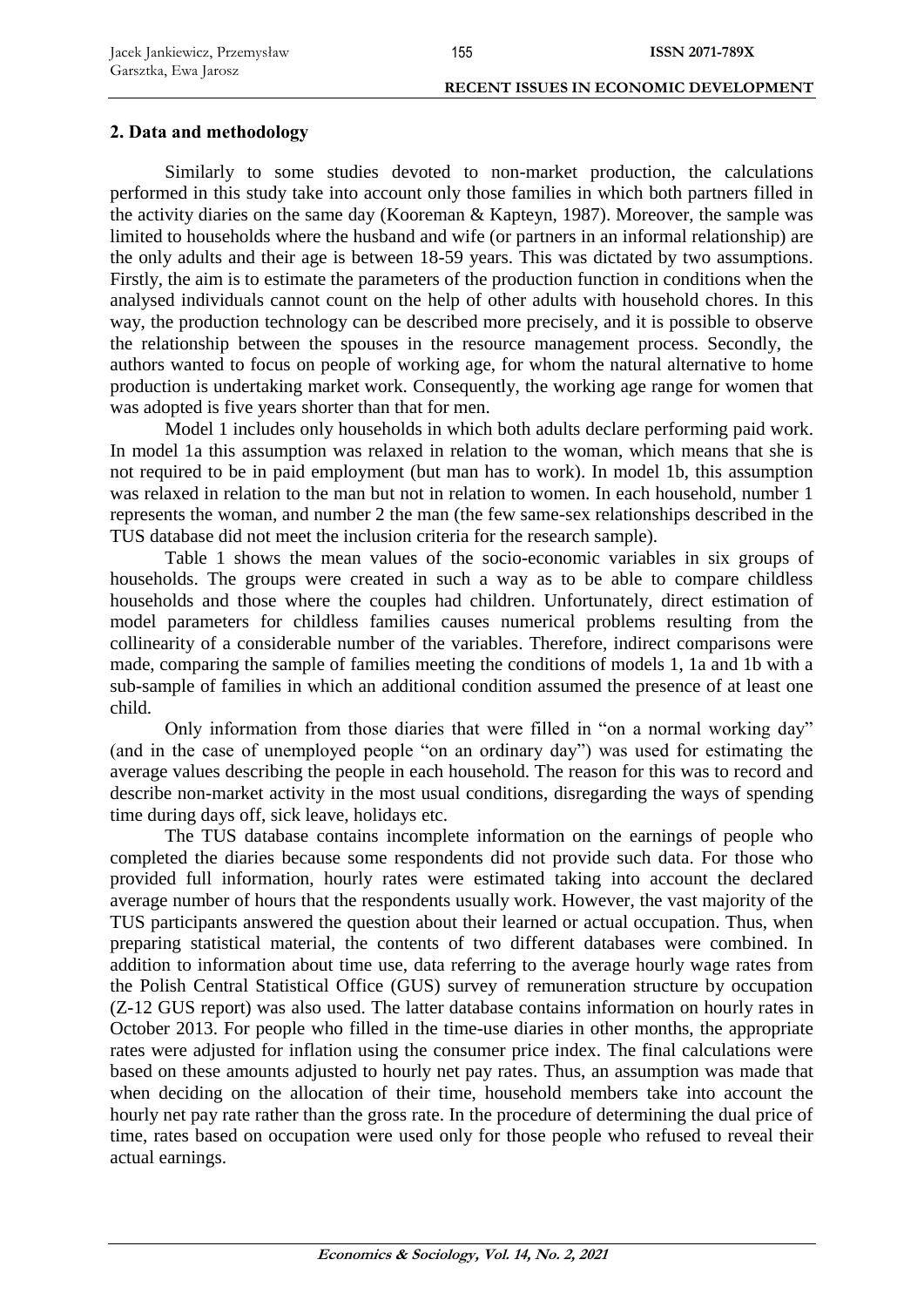# Table 1. Descriptive statistics

| raone 1. Descriptive statistics    |          |          |          |          |          |          |  |
|------------------------------------|----------|----------|----------|----------|----------|----------|--|
|                                    | Model 1  |          | Model 1a |          | Model 1b |          |  |
| Socio-economic variables           | With or  | With     | With or  | With     | With or  | With     |  |
|                                    | without  | Children | without  | Children | without  | Children |  |
|                                    | Children |          | Children |          | Children |          |  |
| $HW_{w}$                           | 277.11   | 317.23   | 291.92   | 334.66   | 277.21   | 315.99   |  |
| HW <sub>h</sub>                    | 166.59   | 185.44   | 168.53   | 185.78   | 171.24   | 191.98   |  |
| KID0- $2(A1)$                      | 0.201    | 0.315    | 0.210    | 0.320    | 0.202    | 0.312    |  |
| KID3- $6(A2)$                      | 0.283    | 0.443    | 0.294    | 0.447    | 0.284    | 0.440    |  |
| KID7-12(A3)                        | 0.370    | 0.579    | 0.397    | 0.603    | 0.376    | 0.582    |  |
| KID13-18 (A4)                      | 0.342    | 0.536    | 0.343    | 0.520    | 0.351    | 0.542    |  |
| Family size (A5)                   | 3.006    | 3.576    | 3.050    | 3.595    | 3.019    | 3.576    |  |
| % of HH with dishwasher            | 57.33 %  | 52.22 %  | 57.64 %  | 53.65 %  | 57.48 %  | 52.63 %  |  |
| (A6)                               |          |          |          |          |          |          |  |
| % of HH with car $(A7)$            | 9.89%    | 8.74 %   | 9.99 %   | 9.04 %   | 10.16 %  | 9.19 %   |  |
| $W_w$                              | 15.13    | 15.59    | 14.23    | 14.15    | 15.11    | 15.54    |  |
| W <sub>h</sub>                     | 16.15    | 16.01    | 16.36    | 16.06    | 15.81    | 15.48    |  |
| EDUCA <sub>w</sub>                 | 14.83    | 15.00    | 14.80    | 14.89    | 14.78    | 14.93    |  |
| EDUCA <sub>h</sub>                 | 13.62    | 13.69    | 13.64    | 13.66    | 13.59    | 13.64    |  |
| $AGE_w$                            | 37.79    | 35.59    | 37.38    | 35.31    | 37.73    | 35.57    |  |
| $\mathbf N$                        | 2993     | 1991     | 3763     | 2 477    | 3 0 6 2  | 1980     |  |
| $H W_{\alpha}$ household work time |          |          |          |          |          |          |  |

HW – household work time

KID – children age

1

W – market wage in Polish zlotys

EDUCA – years of education

AGE – spouses' age in years

*Source*: Own calculations based on TUS 2013 data.

When comparing the populations selected for the research (Table 1), it can be seen that, on average, women spend more time working at home than men. What is more, in each of the models the time devoted to work at home in households where there are children is definitely longer. Based on information relating to the sample of households in which there was at least one child and the sample where this condition did not apply, it is possible to estimate the approximate average time devoted to household work in households without children. For example, in models 1, 1a and 1b it was respectively 197, 209 and 206 minutes for women and 129, 135 and 133 minutes for men.<sup>2</sup>

The time devoted to work at home increases when one person in the household is unemployed (which can be assessed by comparing the working time in model 1 with that in models 1a and 1b). As expected, the average time devoted to household work changes to a greater extent for those people to whom the condition of having a job does not apply: in model 1a women work longer, and in model 1b men spend more time on work. This applies to households both with and without children.

The percentage of households owning a car is surprisingly low. A significant number of households use a company car or a vehicle registered to a private firm. This is connected with the Polish legal regulations on business operations and is aimed at tax optimization. The respondents most probably did not declare such a vehicle as their own. Moreover, it can be

<sup>&</sup>lt;sup>2</sup>The first of these values was calculated as follows: total number of women's working minutes in the sample of households with or without children (2 993\*277.11 = 829390.23); total number of women's working minutes in relation to the sample of families with children  $(1\ 991*317.23 = 631604.93)$ ; difference in total working time divided by the number of people of a given gender in households without children (197785.3/1002=197.39).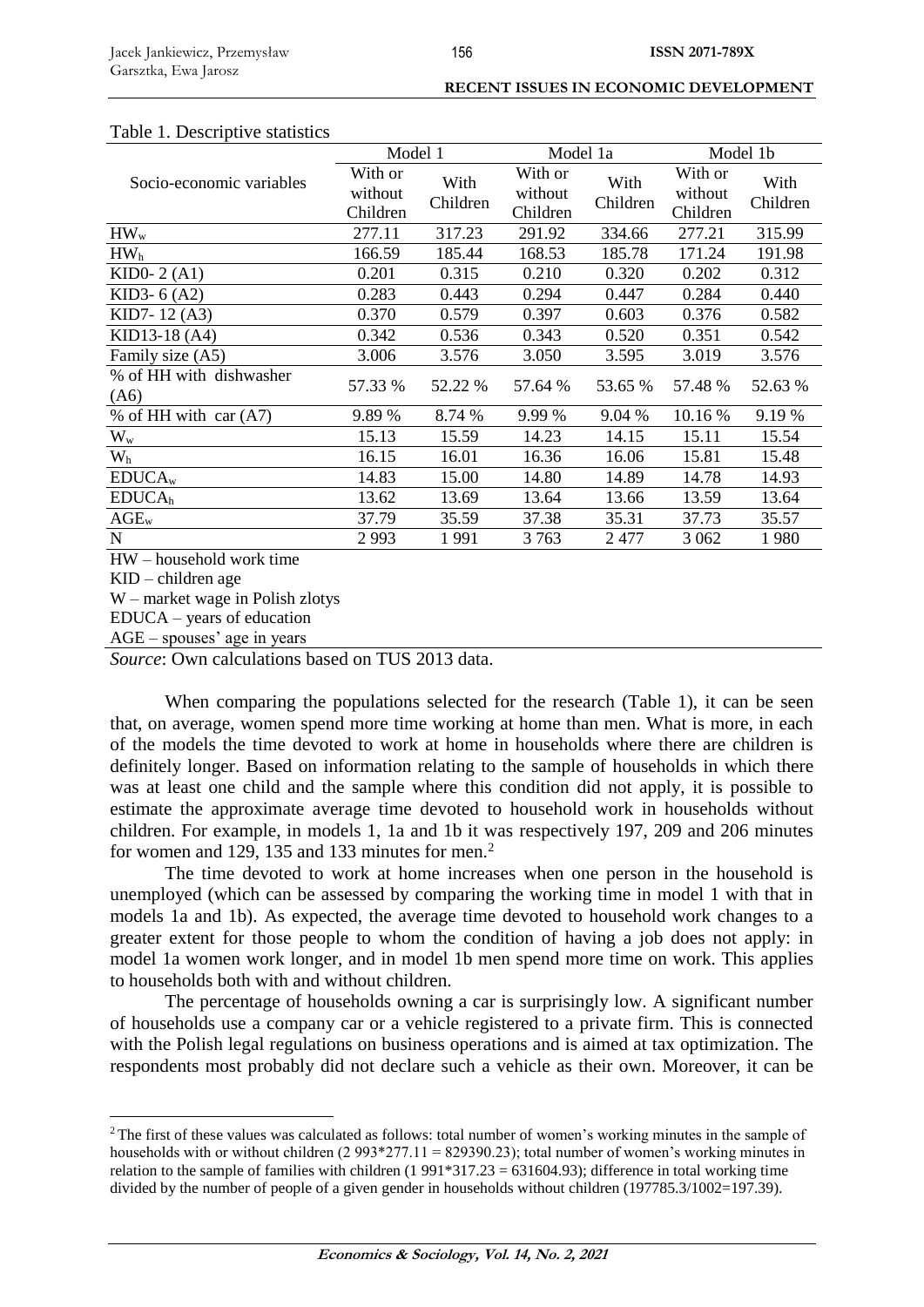| Jacek Jankiewicz, Przemysław | 157 | <b>ISSN 2071-789X</b>                        |
|------------------------------|-----|----------------------------------------------|
| Garsztka, Ewa Jarosz         |     |                                              |
|                              |     | <b>RECENT ISSUES IN ECONOMIC DEVELOPMENT</b> |

seen that household equipment, assessed on the basis of having a dishwasher and a car, is better in families without children.

In the analysed households, women usually have a better education (expressed in the number of years of education), but they receive a lower average salary. Women who have children and who decide to enter the labour market usually do better-paid work. In the case of men, the opposite is true: men from households where there are no children have higher earnings. In addition, on average, the women without children included in the study are older than those who are mothers.

The calculation methodology used in the analysis is based predominantly on the procedure described in the previously mentioned paper by Graham and Green (1984). However, it has been modified to some extent due to the information content of the databases available in Poland. Among the characteristics describing the sample, Graham and Green included information on the number of rooms available to families as well as whether they are owners-occupiers. Such information was not collected in Polish time-use surveys. Thus, having a dishwasher and a car was included among the factors affecting the amount of household work.<sup>3</sup> According to Bridgman (2013), home production has always been capitalintensive, which is connected with, among other things, the significant importance of housing capital. According to his calculations, with the growing availability of increasingly better household appliances, the share of human capital in relation to real capital has actually diminished over the years.

In the production function (7), the *M* coefficients are a combination of age and level of education, and the exponents *a* and *b* indicate whether the human capital of a given person is more oriented to market or home production (i.e. in which area the individual is more efficient).

The direct satisfaction during home production that appeared in equation (1) is measured according to the following formula:

$$
g_i(H_i) = H_i \left[ 1 - \frac{1}{1 + \delta_i} \left( \frac{H_i}{T} \right)^{\delta_i} \right], i = h, w
$$
\n(8)

where:

 $q_i$  – function describing the part of working time that changes into leisure time,

*T* – total time for an individual,

- $\delta_i$  parameters describing the scale of joint production for each spouse,
- $h$  husband,
- $w$  wife.

<u>.</u>

The  $g(H)$  function satisfy conditions i) – iv) from formula (1) and has several properties. The initial units of time that are inputs in production can bring direct pleasure, but as the household work continues, it turns into an unpleasant obligation (Graham and Green, 1984). The proposed structure makes it possible to take into account not only intermediate states but also extreme situations; such as a total lack of joint production, or perceiving the entire production time as leisure.

Based on previously adopted assumptions, the first order optimization conditions can be written in the following form:

$$
\beta A (M_h^a H_h)^{\gamma_h} (M_w^b H_w)^{\gamma_w} X_z^{\beta - 1} = 1
$$
\n(9)

$$
\gamma_h A \mathbf{M}_h^{\mathbf{a}\gamma_h} \mathbf{H}_h^{\gamma_h^{-1}} (M_W^b H_W)^{\gamma_W} X_Z^{\beta} = W_h \left(\frac{H_h}{T}\right)^{\delta_h} \tag{10}
$$

<sup>&</sup>lt;sup>3</sup> In the original proposal, instead of this information there was information about the ownership of the house or apartment occupied and the number of rooms.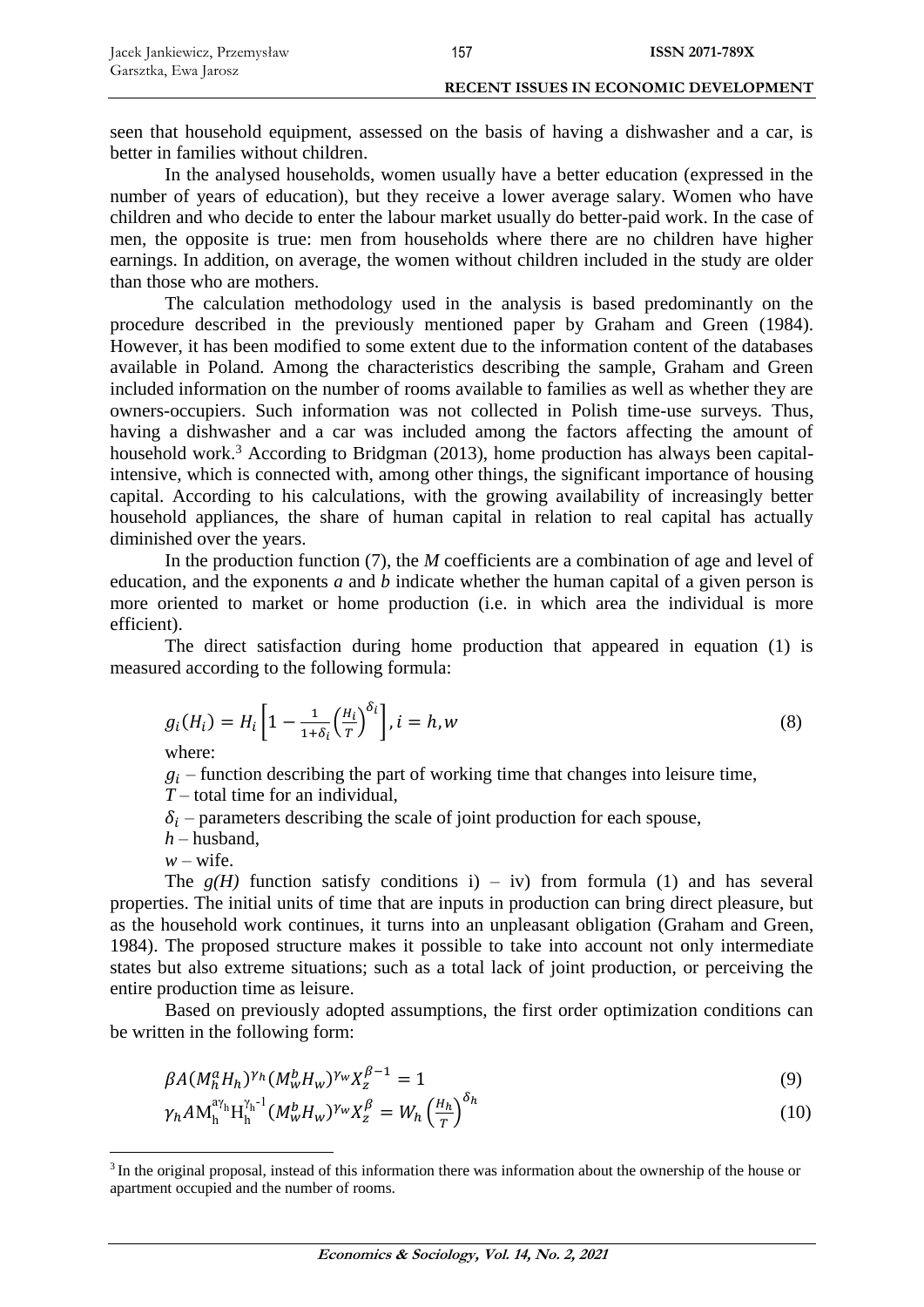$$
\gamma_k A (M_h^{\alpha} H)^{\gamma_h} M_w^{\mathfrak{b}\gamma_w} H_w^{\gamma_w-1} X_Z^{\beta} = W_w \left(\frac{H_w}{T}\right)^{\delta_w} \tag{11}
$$

Simultaneous solutions of (9), (10) and (11) with respect to  $H_k$  and conversion into a log-linear form result in the following:

$$
lnH_w = c' + \frac{1}{q}lnA + \frac{\frac{\gamma_h}{1+\delta_h} + \beta - 1}{q}lnW_w - \frac{\frac{\gamma_h}{1+\delta_h}}{q}lnW_h + \frac{b\gamma_w}{q}lnM_w + \frac{a\gamma_h}{q}lnM_h \tag{12}
$$

In notation (12)  $c'$  is a constant, while  $q$ :

$$
q = (1 - \beta)(1 + \delta_w) - \gamma_w - \frac{\gamma_h(1 + \delta_w)}{1 + \delta_h} \tag{13}
$$

Taking into account microeconomic cross-sectional data, relationship (12) can be estimated according to formula (14). In the adopted procedure, estimation of the parameters of this linear function precedes the determination of the final form of the Cobb-Douglas function.

$$
lnH_w = c + klnA + llnW_w + mlnW_h + nlnM_w + olnM_h
$$
\n(14)

 $W_i$  – hourly pay rates of the man and the woman.

In equation (14) *c* is a constant, while the remaining parameters (*k, l, n, o* and *p*) are used to estimate the appropriate parameters of the production function and the form of the  $g(H)$  relationship, which describes the scale of direct utility. Solving (12)-(14) we obtain:

$$
a\gamma_h = \frac{0}{k} \tag{15}
$$

$$
b\gamma_w = \frac{\ddot{n}}{k} \tag{16}
$$

$$
\frac{\gamma_h}{1+\delta_h} = \frac{-m}{k}
$$
  

$$
\beta = \frac{k+l+m}{k}
$$
 (17)

$$
b = \frac{-n}{1 + l(1 + \delta_w)}\tag{19}
$$

This system is underidentified by two. To estimate all seven parameters we need two additional equations, which are obtained by examining special cases of the problem. Appendix 1A presents various combinations of the parameters which were obtained in special cases, based upon equations (15)-(19), and which may be the results of a solution that takes into account first order equilibrium conditions with respect to the woman's working time. (Graham & Green, 1984). When estimating the parameters of the production function, the authors did not make an *a priori* assumption about the range in which the total value of the  $\gamma_h + \gamma_w + \beta$  exponents should be. Thus, they did not prejudge the nature of returns to scale in the non-market sphere. The results of estimation  $(14)$  are presented in Table 2. Graham and Green do not indicate which of the adopted variants is the best, hence it can be assumed that their aim was to compare the results of production activity for different types of families (Allen, 2015).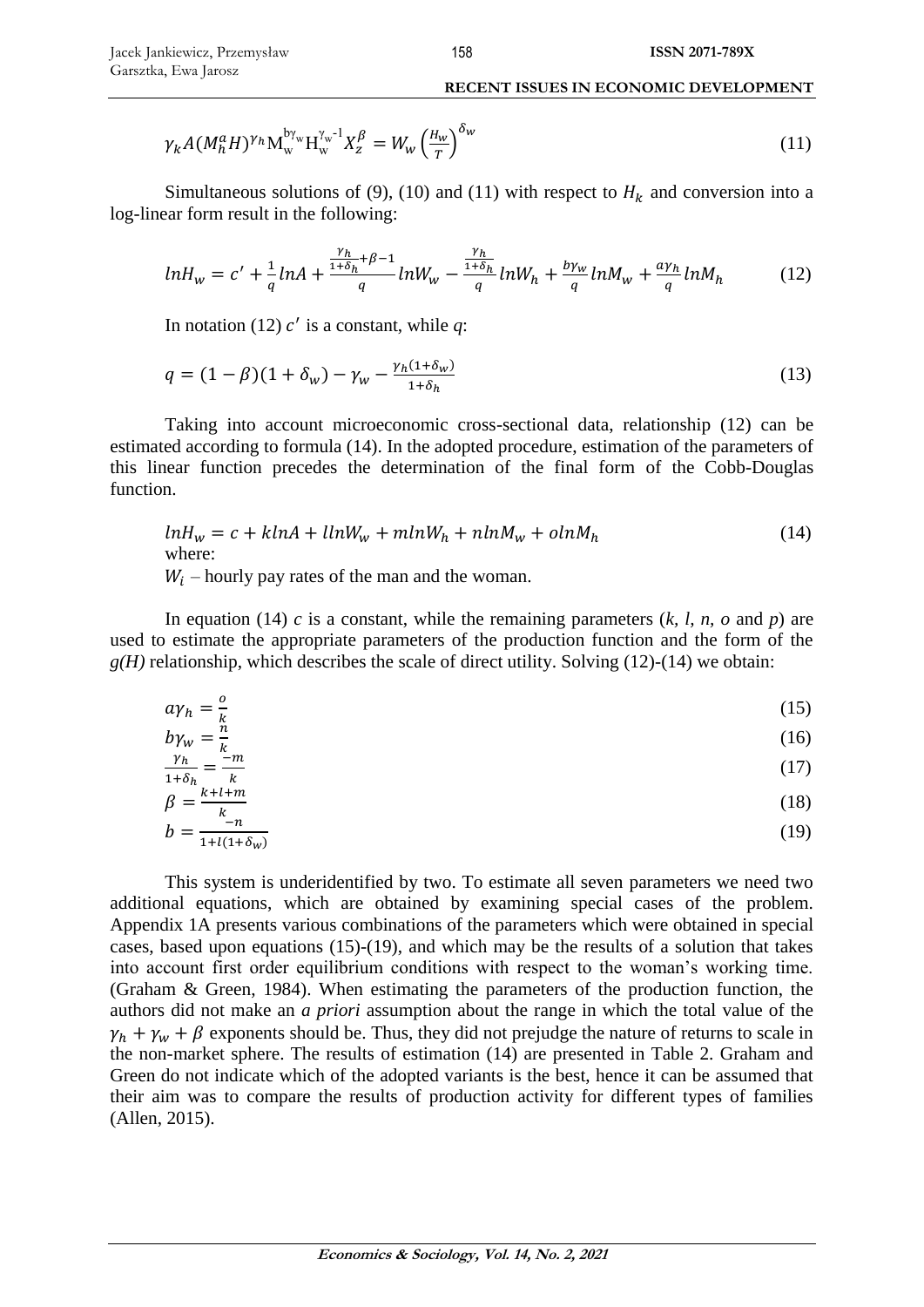# **3. Results of estimations**

In all models, the dependent variable was the woman's household work time (person 1). According to the form of equation (14), the values of the variables were logged. Like in the paper by Graham and Green, general scale parameter *A* is a combination of variables relating to the number of children of various ages, the size of the family, household equipment facilitating housework (dishwasher), and car ownership . In their paper Graham and Green calculate a proxy for *A* according to the formula:

$$
A = \prod_{i=1}^{7} A_i^{\alpha_i} \text{ with } \sum_{i=1}^{7} \alpha_i = 1 \tag{20}
$$

where  $A_i$  represent variables indicating the presence of children, size of the family and household equipment. After calculating the parameters of the regression function for variables  $A_i$  separately (together with the other variables from equation (14)), the value of scaling factor *A* was calculated for each household and on this basis the parameters of equation (14) were re-estimated.

Human capital is a combination of education and age in the case of women, or is represented by education in the case of men. The procedure of calculation the human capital value was the same as for the general scale parameter. Parameter values obtained as a result of equation (14) estimations are presented in Table 2.

|                           | Model 1    |            | Model 1a   |            |            | Model 1b   |
|---------------------------|------------|------------|------------|------------|------------|------------|
|                           | With or    | With       | With or    | With       |            | With       |
|                           | without    | Children   | without    | Children   | without    | Children   |
|                           | Children   |            | Children   |            | Children   |            |
| $\mathbf{A}$              | 1.25       | 0.99       | 1.24       | 0.98       | 1.09       | 0.85       |
|                           | $(0.04)$ * | $(0.05)*$  | $(0.04)$ * | $(0.05)*$  | $(0.03)*$  | $(0.04)$ * |
|                           | $-0.006$   | $-0.03$    | $-0.005$   | $-0.02$    | $-0.13$    | $-0.16$    |
| $W_w$                     | (0.02)     | (0.03)     | (0.02)     | (0.03)     | $(0.01)$ * | $(0.01)$ * |
|                           | 0.014      | 0.013      | 0.005      | 0.015      | 0.017      | 0.04       |
| $W_h$                     | (0.02)     | (0.02)     | (0.016)    | (0.016)    | (0.017)    | $(0.02)*$  |
|                           | 0.41       | 0.26       | 0.4        | 0.23       | 0.45       | 0.3        |
| $M_w$                     | $(0.05)*$  | $(0.09)*$  | $(0.05)*$  | $(0.08)*$  | $(0.05)*$  | $(0.08)*$  |
|                           | $-0.15$    | $-0.15$    | $-0.15$    | $-0.15$    | $-0.17$    | $-0.17$    |
| $M_h$                     | $(0.04)$ * | $(0.05)*$  | $(0.04)$ * | $(0.05)*$  | $(0.04)$ * | $(0.05)*$  |
|                           | 3.81       | 5.25       | 3.85       | 5.32       | 3.83       | 5.23       |
| Constant                  | $(0.22)$ * | $(0.24)$ * | $(0.22)*$  | $(0.21)$ * | $(0.2)*$   | $(0.21)$ * |
| N                         | 2993       | 1991       | 3 0 6 2    | 1980       | 3 7 6 3    | 2477       |
| $R^2$                     | 0.23       | 0.19       | 0.23       | 0.19       | 0.27       | 0.24       |
| $\mathbf{F}$              | 179.8      | 88.5       | 183.1      | 92.4       | 279.4      | 154.2      |
| $\sim$<br>$\cdot$ $\cdot$ |            |            |            |            |            |            |

Table 2. Estimated parameters of equation (14); dependent variable: logarithm of woman's household time

A – productivity parameter

W – hourly wage rates

M – productivity (or human capital)

*Source*: Own calculations based on Polish TUS 2013.

It can be seen that an increase in general scale parameter *A* extends the woman's household work time. This occurs in all the equations presented in Table 2, but the change is greater for childless families, which may result mainly from the fact that the household is equipped with a dishwasher or car (the other *A* variables are constant). This can be explained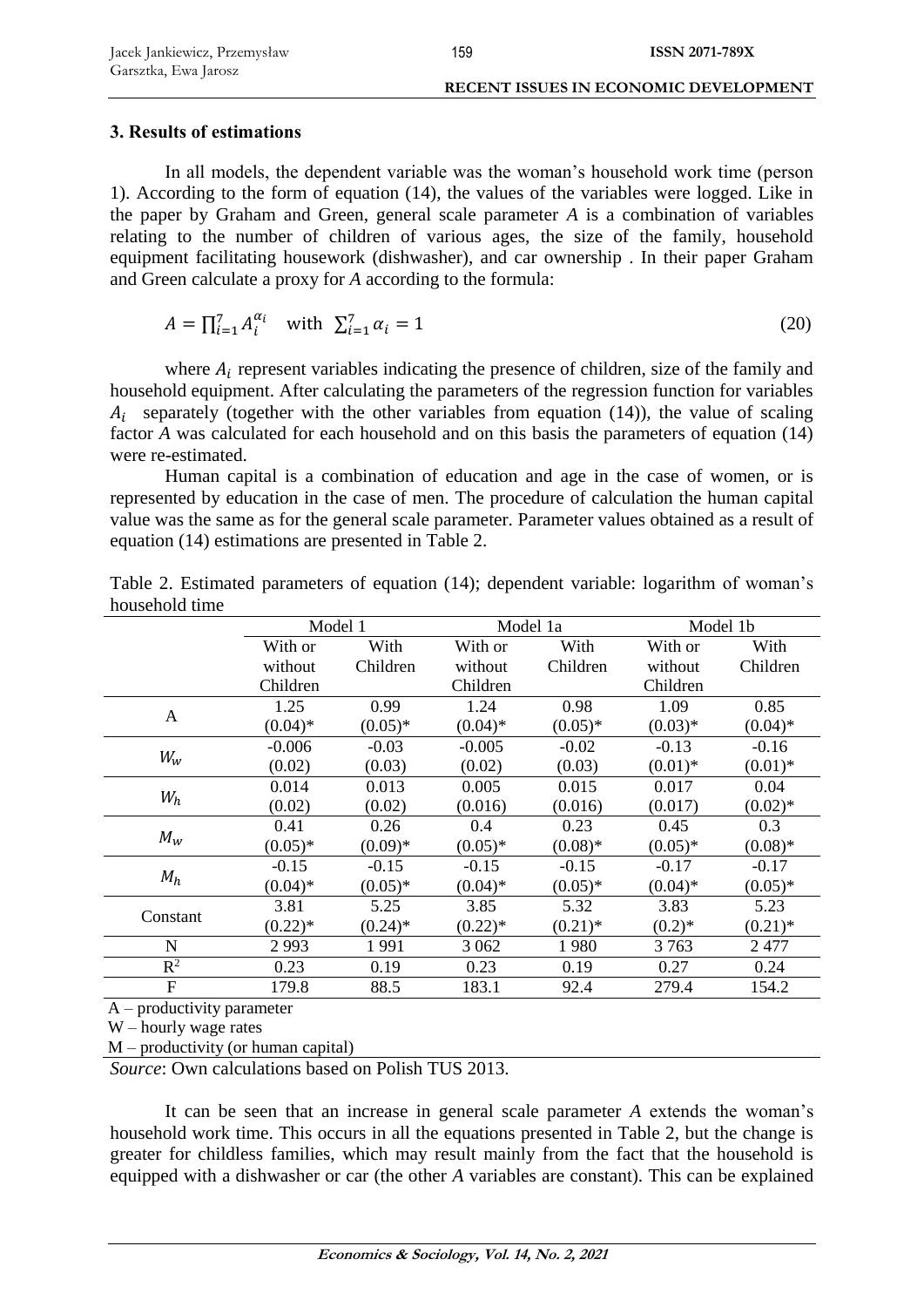by the specific behaviour of childless families: if women spend more time on household work, they are more likely to purchase appliances that facilitate such work (a dishwasher was not part of standard household equipment in 2013). In turn, car ownership is generally common among families that live further away from the city centre, which are usually larger and require more household work.

160

The lesser change in household work time with an increase in general scale parameter *A* for families with children results, at least in part, from the equivocal impact of the presence of children of different ages on the time devoted to performing household duties. Younger children require more care, and therefore more work. Older ones, on the other hand, do not need so much attention from their parents and can even do some household chores, thus helping their parents. This is confirmed by negative parameter values for the variables describing the influence of the presence of children from the oldest age group on the woman's working time (results of estimation not presented in this article).

Just as it was found in other studies, (Gronau, 1977; Graham & Green, 1984) women with higher earnings on average spend less time on housework (negative parameter values for the  $W_w$  variable). This is one of the predictions of the HPF model, according to which an increase in the price of a given person's time results in a reduction of their involvement in home production. The estimations shown in Table 2 also show that an increase in the man's earnings increases the woman's household work time, which is confirmed by positive parameter values for the *W<sup>h</sup>* variable. Unfortunately, in most cases this interpretation is biased because the parameter values were not statistically different from zero (at a significance level of 5%).

An increase in the human capital of women results in an extension of their housework time. The behaviours responsible for this increase are very similar in the case of men, where a rise in human capital causes a reduction in women's household work time (which can be explained by their partner's greater participation in household duties). The change in women's household work time when their human capital increases is always two to three times greater than the change in an identical situation in the case of men.

Table 3 lists the parameters of the production function calculated for individual variants of the assumptions concerning the production process. Comparing them makes it possible to assess the differences in production technology between households in which both people do market work and families where one of the partners may be unemployed. The table shows only the parameters of those models whose construction included an additional assumption about the presence of children in the household.

Parameters  $\gamma_w$  and  $\gamma_h$  reflect the impact of the spouses' working time on the value of home production. Their total together with the value of parameter  $\beta$  provides information about the returns to scale that are achieved in the production process. In all Case 3 variants, this sum  $(\gamma_w + \gamma_h + \beta)$  is equal to 1 because constant returns to scale are assumed here. Cases 2 and 4 indicate increasing returns to scale of the production activity, while in Case 1 the sum of the values of these parameters is less than one, which indicates decreasing returns to scale.

In most cases, the values of parameter  $\gamma_w$  (wife) are negative, whereas the values of  $\gamma_h$ (husband) are usually positive. At the same time, in absolute terms, the values are generally relatively low. The exceptions are estimations for Cases 3B, 3F and 4, i.e. instances for which no jointness was assumed for men or the same jointness was assumed for both partners. It is worth mentioning that negative values of parameter  $\gamma$  mean that a reduction in the time input would bring a higher production value. However, if a person decides to work in such a situation, one can presume that the performed activities are for them a source of direct utility.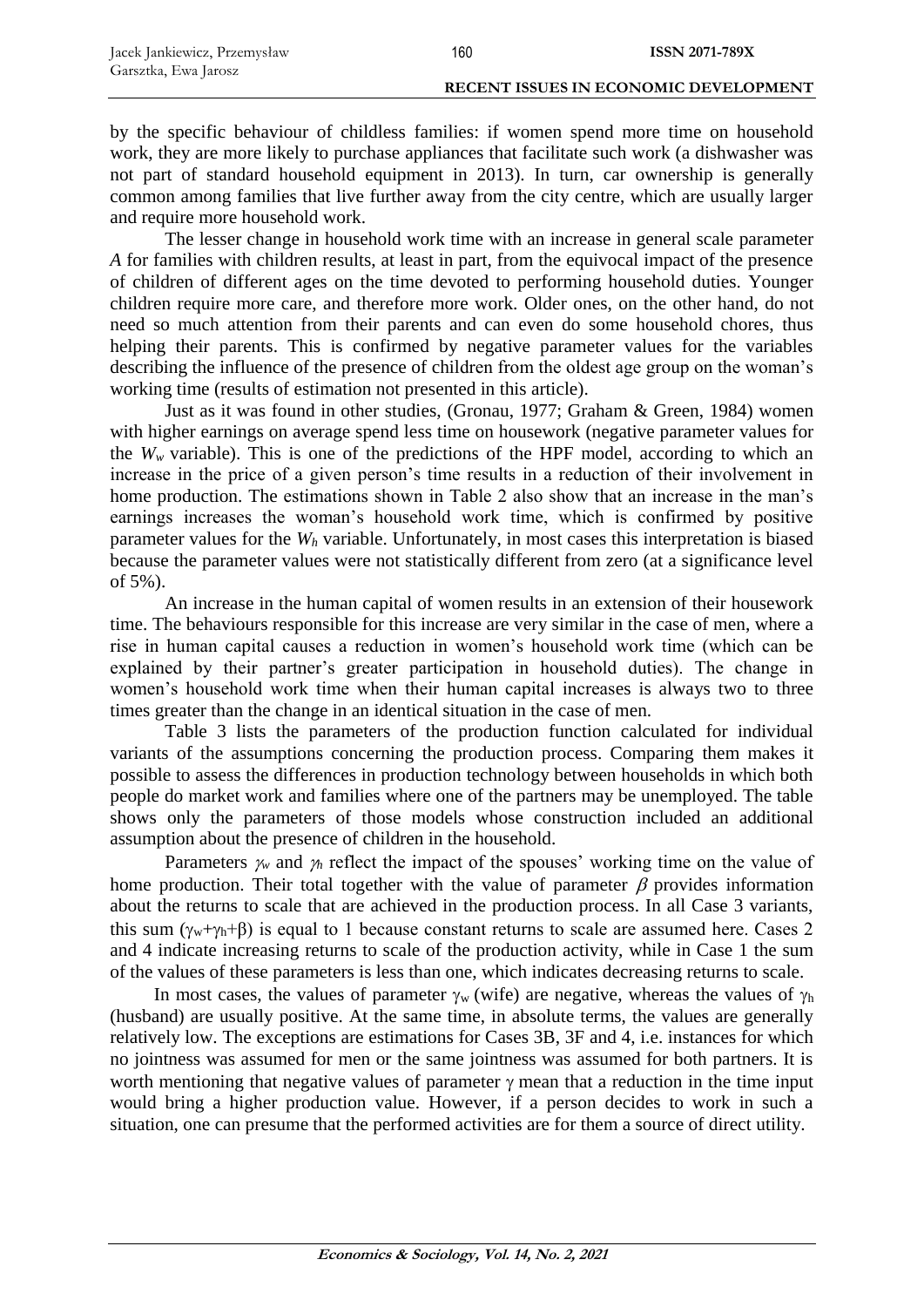| Table 3. Production function parameters for specific cases |          |          |          |          |                        |          |          |          |           |
|------------------------------------------------------------|----------|----------|----------|----------|------------------------|----------|----------|----------|-----------|
|                                                            | Case 1   | Case 2   | Case 3A  | Case 3B  | Case 3C                | Case 3D  | Case 3E  | Case 3F  | Case 4    |
|                                                            |          |          |          |          | Model 1 with children  |          |          |          |           |
| γh                                                         | $-0.014$ | $-0.149$ | $-0.014$ | 0.991    | $-0.149$               | $-0.242$ | $-0.020$ | $-0.927$ | $-2.720$  |
| γw                                                         | $-0.024$ | 0.257    | 0.029    | $-0.976$ | 0.164                  | 0.257    | 0.035    | 0.942    | 4.707     |
| β                                                          | 0.985    | 0.985    | 0.985    | 0.985    | 0.985                  | 0.985    | 0.985    | 0.985    | 0.985     |
| a                                                          | 10.934   | 1.000    | 10.935   | $-0.150$ | 1.000                  | 0.151    | 7.263    | 0.160    | 0.055     |
| b                                                          | $-0.264$ | 1.000    | 9.011    | $-0.264$ | 1.572                  | 1.000    | 7.263    | 0.273    | 0.055     |
|                                                            |          |          |          |          | Model 1a with children |          |          |          |           |
| γh                                                         | $-0.046$ | $-0.195$ | $-0.046$ | 1.131    | $-0.195$               | $-0.212$ | $-0.176$ | $-0.420$ | $-0.507$  |
| γw                                                         | $-0.013$ | 0.358    | 0.192    | $-0.985$ | 0.341                  | 0.358    | 0.321    | 0.566    | 0.928     |
| $\beta$                                                    | 0.854    | 0.854    | 0.854    | 0.854    | 0.854                  | 0.854    | 0.854    | 0.854    | 0.854     |
| a                                                          | 4.226    | 1.000    | 4.226    | $-0.173$ | 1.000                  | 0.229    | 1.113    | 0.465    | 0.385     |
| b                                                          | $-0.363$ | 1.000    | 1.863    | $-0.363$ | 1.048                  | 1.000    | 1.113    | 0.632    | 0.385     |
|                                                            |          |          |          |          | Model 1b with children |          |          |          |           |
| γh                                                         | $-0.015$ | $-0.152$ | $-0.015$ | 1.000    | $-0.153$               | $-0.223$ | $-0.016$ | $-1.879$ | $-35.009$ |
| M                                                          | $-0.008$ | 0.231    | 0.023    | $-0.992$ | 0.161                  | 0.231    | 0.024    | 1.887    | 53.060    |
| β                                                          | 0.992    | 0.992    | 0.992    | 0.992    | 0.992                  | 0.992    | 0.992    | 0.992    | 0.992     |
| a                                                          | 10.056   | 1.000    | 10.056   | $-0.153$ | 1.000                  | 0.154    | 9.520    | 0.081    | 0.004     |
| b                                                          | $-0.233$ | 1.000    | 9.867    | $-0.233$ | 1.438                  | 1.000    | 9.520    | 0.122    | 0.004     |

Table 3. Production function parameters for specific cases

*Source:* Own calculations based on GUS data.

Parameter  $\beta$  is only slightly lower than 1, which with constant returns to scale (Cases 3A-3F) and with low levels of  $\gamma_1$  and  $\gamma_2$  means that the value of home production is mainly determined by the input of market goods. The least significant role of market goods in determining the value of home production occurs in model 1a, i.e. in households where the woman could be unemployed.

The value of parameter *a*, referring to the man's efficiency in home production in relation to market production, is less than 1 for variants 3B, 3D, 3F and 4. Considering that Cases 2 and 3C assume neutrality in the man's home and market productivity  $(a=1)$ , this means that male partners are typically more productive on the market than at home.

As regards women, the value of parameter *b* is also usually lower than 1. Market productivity does not exceed home productivity in the case of the following assumptions: no jointness for the husband (3A), neutrality of the man's home and market productivity (3C), and equal relative work efficiency at home and in the market for both partners (3E).

In order to assess the output of home production, it was also necessary to include information about the monetary value of the market goods used in this process as inputs  $(X<sub>z</sub>)$ . For this purpose average expenditure on consumer goods was used, based on data from the 2013 GUS household budget survey. Groups of households with characteristics corresponding to those from the TUS survey were selected for the calculations, and the parameters of models 1, 1a and 1b were estimated for those households. This made it possible to assign the value of monetary expenditure to individual households (Allen, 2015). Table 4 presents the values of home production averaged out for the aforementioned samples and the adopted variants of the production process.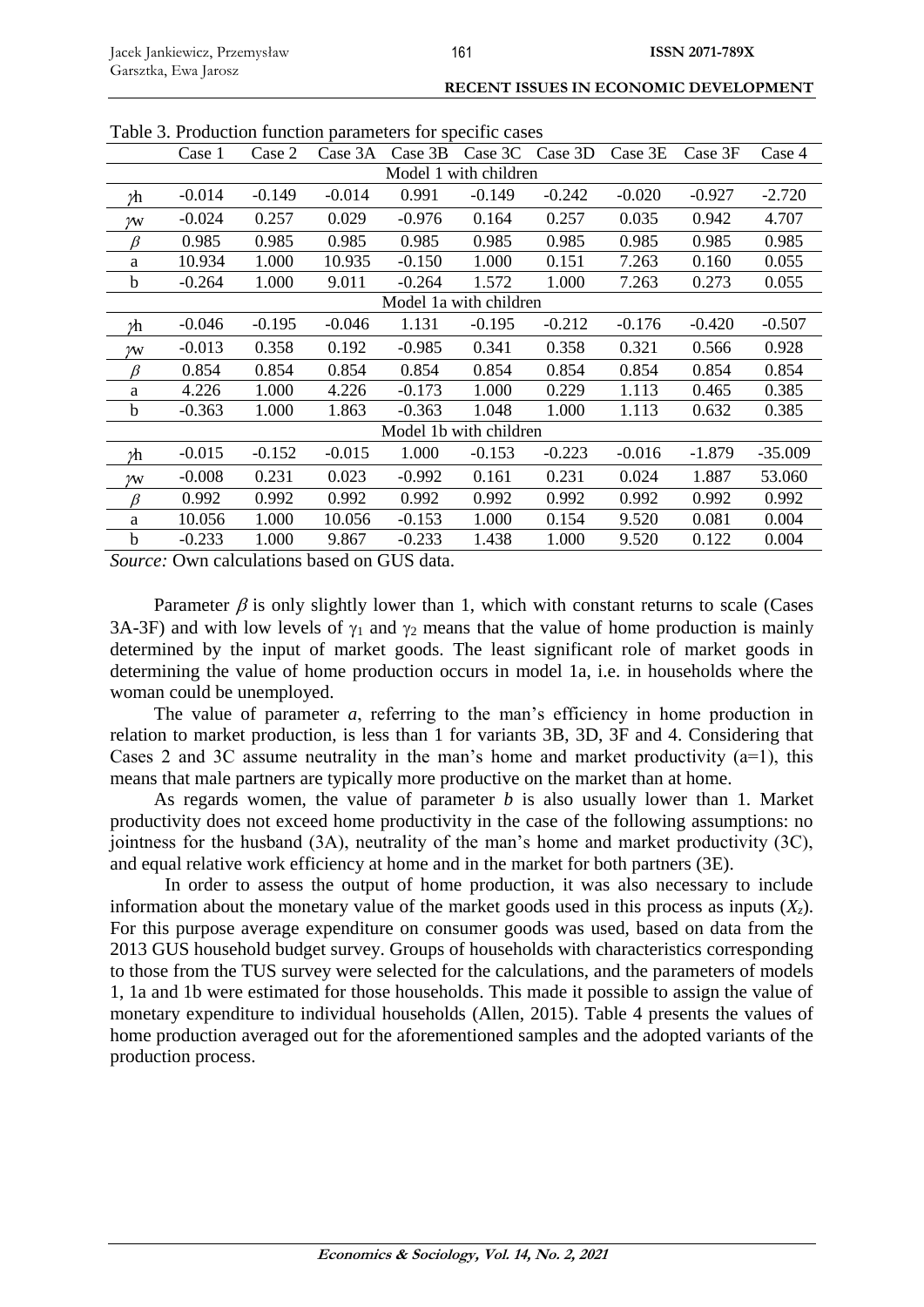| I avic 4. Monetally value of floring production outputs in Formal Ziotys |                       |          |          |                        |                                   |          |            |              |  |  |
|--------------------------------------------------------------------------|-----------------------|----------|----------|------------------------|-----------------------------------|----------|------------|--------------|--|--|
| Case 1                                                                   | Case 2                | Case 3A  | Case 3B  | Case 3C                | Case 3D                           | Case 3E  | Case 3F    | Case 4       |  |  |
| Model 1 with or without children                                         |                       |          |          |                        |                                   |          |            |              |  |  |
| 529.8                                                                    | 15515.8               | 4786.1   | 3778.1   | 5226.8                 | 7564.5                            | 4847.9   | 3800.4     | 362.7        |  |  |
| (120.4)                                                                  | (4985.6)              | (955.9)  | (3827.8) | (1249.8)               | (3071.6)                          | (975.3)  | (2266.6)   | (279.7)      |  |  |
|                                                                          |                       |          |          |                        | Model 1a with or without children |          |            |              |  |  |
| 458.6                                                                    | 23620.5               | 8719.6   | 6399.7   | 9685.3                 | 14485.3                           | 9001.7   | 9675.2     | 1079.5       |  |  |
| (110.5)                                                                  | (9440.6)              | (2403.6) | (6651.5) | (3193.5)               | (6659.9)                          | (2581.9) | (3182.8)   | (478.3)      |  |  |
|                                                                          |                       |          |          |                        | Model 1b with or without children |          |            |              |  |  |
| 518.0                                                                    | 14306.1               | 4501.7   | 3588.7   | 4908.8                 | 7149.2                            | 4528.7   | 3756.2     | 562.2        |  |  |
| (120.6)                                                                  | (4700.6)              | (935.6)  | (3631.0) | (1233.7)               | (2984.1)                          | (945.3)  | (1586.4)   | (313.1)      |  |  |
|                                                                          | Model 1 with children |          |          |                        |                                   |          |            |              |  |  |
| 578.3                                                                    | 3205.3                | 1693.6   | 1250.1   | 1871.8                 | 2707.0                            | 1701.6   | 4956.2     | $3.00e + 11$ |  |  |
| (141.4)                                                                  | (1075.1)              | (432.1)  | (1622.2) | (562.8)                | (991.8)                           | (435.7)  | (8937.6)   | $(3.37e+12)$ |  |  |
|                                                                          |                       |          |          | Model 1a with children |                                   |          |            |              |  |  |
| 366.2                                                                    | 4416.9                | 3540.5   | 2371.9   | 4013.2                 | 5959.3                            | 3942.3   | 5045.6     | 28436.3      |  |  |
| (105.2)                                                                  | (1808.5)              | (1212.6) | (3263.1) | (1618.6)               | (2476.7)                          | (1544.3) | (3109.5)   | (24294.0)    |  |  |
| Model 1b with children                                                   |                       |          |          |                        |                                   |          |            |              |  |  |
| 632.1                                                                    | 2507.7                | 1516.5   | 1151.8   | 1674.7                 | 2407.9                            | 1517.4   | 58004.0    | $8.48e + 36$ |  |  |
| (163.7)                                                                  | (857.6)               | (405.4)  | (1515.1) | (530.9)                | (880.4)                           | (405.8)  | (435856.2) | $(2.89e+37)$ |  |  |
| Course: Own coloulations based on CUR data                               |                       |          |          |                        |                                   |          |            |              |  |  |

Table 4. Monetary value of home production outputs in Polish zlotys<sup>4</sup>

*Source:* Own calculations based on GUS data*.*

Comparing model 1 with models 1a and 1b, it can be seen that in a situation where the woman could be unemployed (1a), the value of home production is usually higher. The opposite is true when the man could be unemployed; relaxing the assumption of the husband being in employment usually leads to a drop in the value of home production. This is directly related to earlier observations on the parameters of the production function (relationship of *γ<sup>w</sup>* and  $\gamma_h$  to  $\beta$ , and the *a* and *b* values) and differences in the hourly rates for men and women. The significant role of market goods in determining the value of production and, hence, the role of household members' earnings is of decisive importance here. If the unemployment of the partner who on average earns more is allowed, then consumer spending on the most important inputs in the production process falls more than in the case of the woman being unemployed.

Comparing the value of home production within the same model but between households where there are children and those where there may not be any children, this value is usually higher in the latter case. The only exceptions are variants 1 and 4. It should be noted, however, that in Case 4 (for families with children) the estimation of the value of household work is generally not very reliable.

# **Conclusion**

1

Among the findings that are presented in this paper, three seem to be the most interesting. Firstly, the values of parameters *a* and *b* are usually lower than one, which means that both women and men are characterized by higher productivity in market conditions compared to home production. This does not come as a surprise, given that in market conditions there is a completely different organization of work, supervision, reward system etc. Similar results were obtained by Graham and Green (1984) and Allen (2015). The results of the present study are similar to the findings published in the aforementioned articles also in the respect that market goods as inputs in the production process have been found to play a

 $4$  An average exchange rate in 2013 was 1 euro = 4.20 zlotys.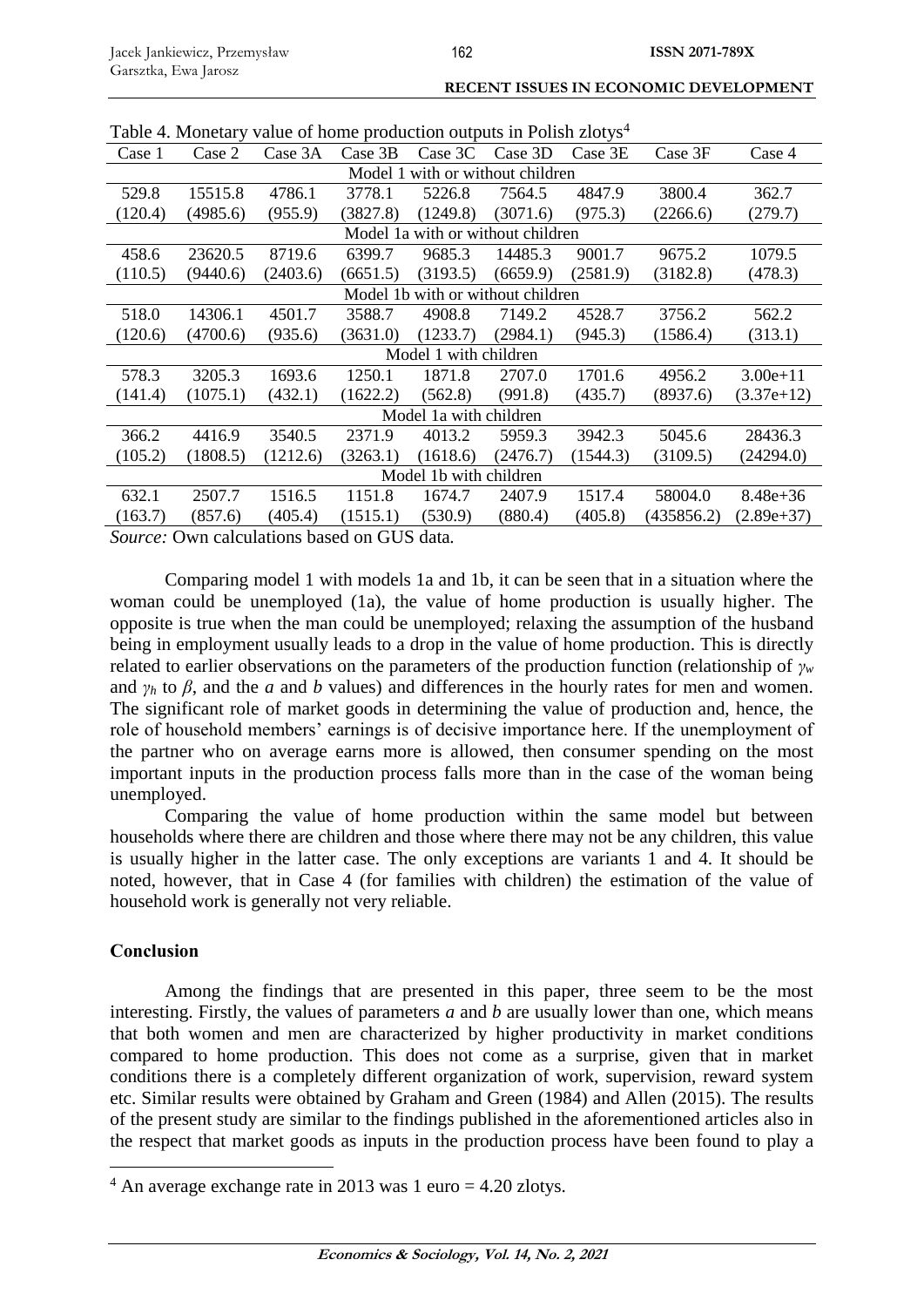greater role in determining its value than the time spent by spouses. Thus, in the vast majority of cases, the elasticity of production relative to market goods is clearly greater than its elasticity in terms of time expenditure. This is indicated by the estimations of parameters  $\gamma_w$ , *γ<sup>h</sup>* and *β*. Therefore, it can be restated after Allen (2015) that if material inputs in household production are a function of their earnings, the latter will be one of the most important factors differentiating the value of the non-market production outputs of individuals.

In this context, the values of market production in families without children being higher than in households where children are present seem to be credible and in line with expectations. In the latter, a significant part of household work consists of childcare (which was included in home production), which belongs to the time-intensive category (Stafford & Jean Yeung, 2005). Especially in the case of the youngest children, production occurs with a considerable relative time expenditure of the household members. Additionally, in households with small children, the woman remains outside the labour market more often than in the case of childless couples. This means a lower family income and, consequently, a reduction in the most important production input from the point of view of determining the value of the output of this activity.

Our result and its interpretation seems more credible than the findings presented in Allen's work (2015). In his study, in both types of families (with and without children) the value of production turned out to be similar. The author interprets this by suggesting that childless families simply prepare for having children and therefore apply a similar production technology to those who already have children.

The Graham and Green methodology (1984) used in the present analysis has certain shortcomings. One of them is assessing the statistical significance of production function parameters (Table 3), which is problematic to the point of being entirely impossible. The estimations are performed only indirectly, through operations on linear regression function parameters (14). In view of the fact that a household production function is often not observable, i.e. its functional form cannot be tested econometrically, the presented results should be interpreted with great caution (Ebert, 2007).

The parameter values obtained during the calculations and the signs against them, however, are consistent with the predictions of the HPF model. It turns out that the higher the cost of women's time, the lower their inclination to get involved in household work (parameter for variable *Ww*, Table 2) (cf: Kooreman & Kapteyn, 1987). In turn, an increase in the man's hourly rate results in a greater involvement of the woman in home production. In addition, the presence of the youngest children increases the inputs in non-market production to the greatest extent; but as they grow up, they require less and less direct care ( cf. Gronau, 1976).

Pollak and Wachter (1975) argued that people do not always spend their time exclusively on one activity at a time. The assumption of the lack of direct utility in the production process, which was adopted by Becker (1965) and maintained, among others, by Gronau (1977), faced justifiable criticism. The existence of jointness seems to be supported not only by sheer intuition, but also by the results of the calculations presented in this study as well as those obtained by, among others, Graham and Green (1984) and Allen (2015). As rightly pointed out by Kerkhofs and Kooreman (2000), when the phenomenon of joint production is taken into account in a model, the actual phenomena related to non-market production can be described more accurately.

Summing up, it is worth noting that in the presented analysis it was possible to disaggregate time use, which could not be done with the consumption of market goods due to the lack of relevant data. Kooreman and Kapteyn (1987) point out that on the basis of Hicks's composite commodity theorem it can be assumed that in such a situation the aggregation of consumption does not cause any loss of information regarding the determinants of time use.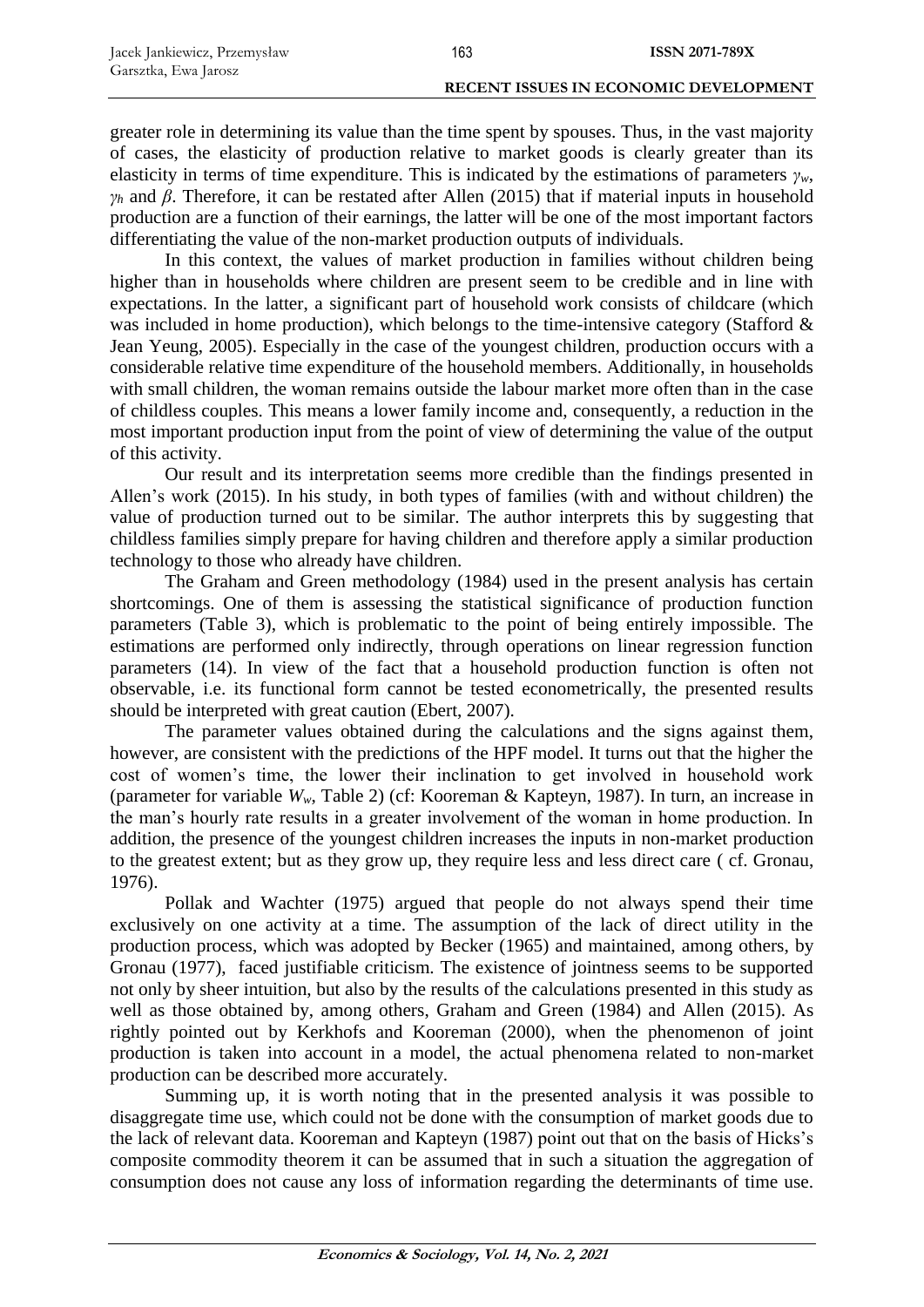Nevertheless, subsequent research on production technology should strive to better describe the consumption structure in order to more accurately account for the inputs of market goods in the process of home production.

164

# **Acknowledgement**

The research leading to these results has received funding from the project titled "Alokacja czasu jako podstawowego zasobu polskich gospodarstw domowych" ["Time Allocation as the Primary Resource of Polish Households"] in the frame of the National Science Centre, Poland (Narodowe Centrum Nauki) under the Grant agreement number 2016/21/B/HS4/01973".

# **References**

- Ahn, N., Jimeno, J. F., & Ugidos, A. (2003). *"Mondays at the sun": Unemployment, Time Use, and Consumption Patterns in Spain* (FEDEA Documento De Trabajo No. 2003-18), 1-23. http://documentos.fedea.net/pubs/dt/2003/dt-2003-18.pdf
- Allen, D. W. (2015). Household production and sexual orientation. *Economic Inquiry*, *53*(1), 406–418. https://doi.org/10.1111/ecin.12095
- Apps, P., & Rees, R. (2009). *Public Economics and the Household*. Cambridge, New York: Cambridge University Press,.
- Battese, G. E. (1992). Frontier production functions and technical efficiency: a survey of empirical applications in agricultural economics. *Agricultural Economics*, *7*, 185–208.
- Becker, G. S. (1965). A Theory of the Allocation of Time. *The Economic Journal*, *75*(299), 493–517. http://www.jstor.org/stable/2228949 .
- Blaug, M. (1995). *Metodologia ekonomii*. Warszawa: Wydawnictwo naukowe PWN.
- Bridgman, B. (2013). Home Productivity. BEA Working Papers 0091, Manuscript, Bureau of Economic Analysis, 1-23. http://www.bea.gov/papers/pdf/homeproductivity.pdf
- Ebert, U. (2007). Revealed preference and household production. *Journal of Environmental Economics and Management*, *53*(2), 276–289. https://doi.org/10.1016/j.jeem.2006.09.003
- Farrell, M. J. (1957). The Measurement of Productive Efficiency. *Journal of the Royal Statistical Society, Seriaes A*, *120*(3), 1–34.
- Gørtz, M. (2006). Leisure, Household Production, Consumption and Economic Well-being. (Publication No. 149 ) [Doctoral dissertation, University of Copenhagen]. http://www.econ.ku.dk/english/research/publications/publicationlist/?pure=files/3213142 7/Red118.pdf
- Gørtz, M. (2011). Home production Enjoying the process or the product?. *Electronic International Journal of Time Use Research,* 8(1), 85–109. https://jtur.iatur.org/download/article/adb792d7-45d2-46da-a230-8fe1b6d17f95.pdf
- Graham, J. W., & Green, C. A. (1984). Estimating the Parameters of a Household Production Function with Joint Products. *The Review of Economics and Statistics*, *66*(2), 277–282. http://www.jstor.org/stable/1925828
- Gronau, R. (1973). *The Measurement of Output of the Nonmarket Sector: The Evaluation of Housewives' Time*. (M. Moss, Ed.) (Vol. I The Hous). UMI. http://www.nber.org/chapters/c3615
- Gronau, R. (1976). The Allocation of Time of Israeli Women. *Journal of Political Economy*, *84*(4), 201–220. http://www.jstor.org/stable/1831109
- Gronau, R. (1977). Leisure , Home Production , and Work-the Theory of the Allocation of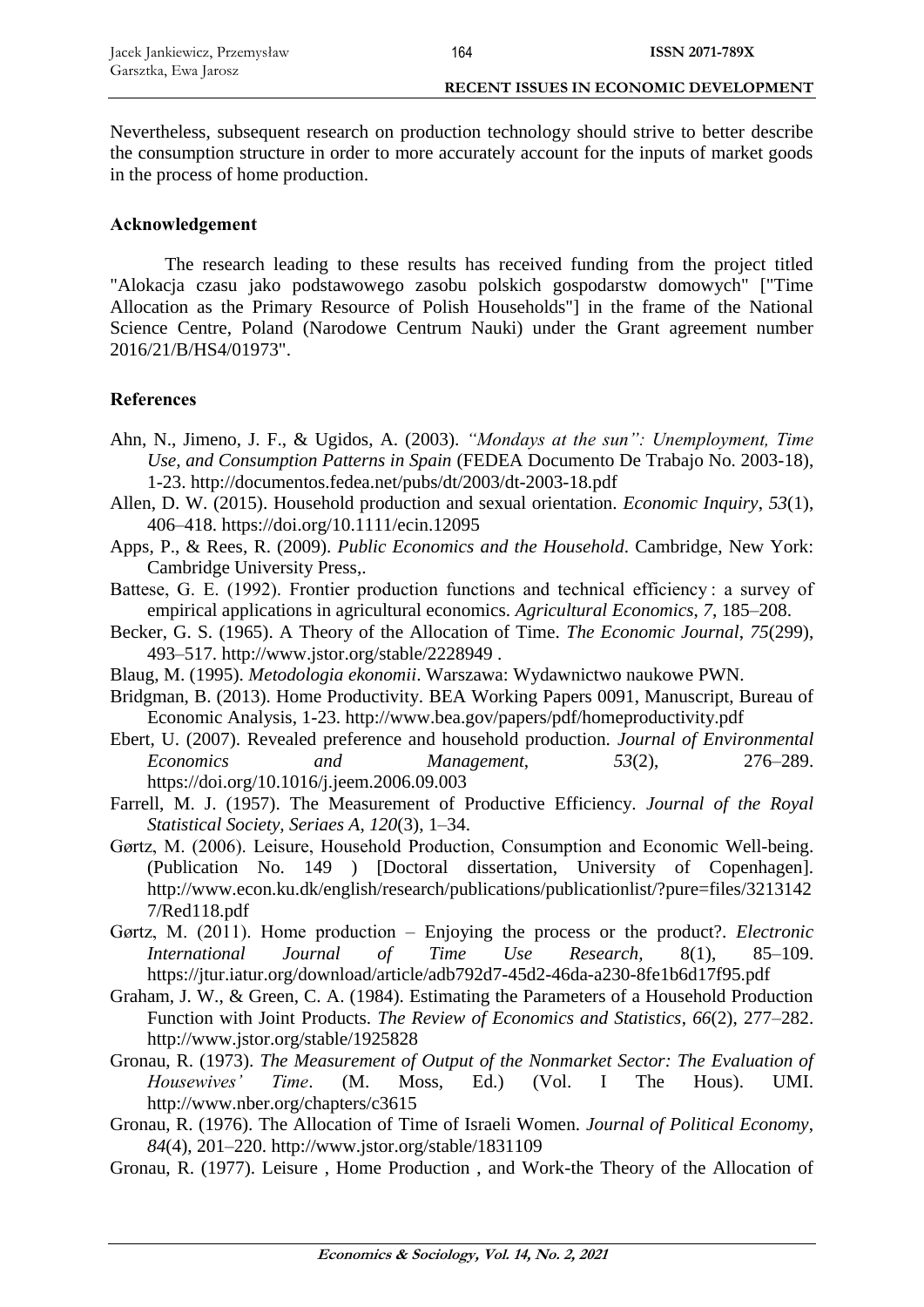Time Revisited. *The Journal OfPolitical Economy*, *85*(6), 1099–1123.

- Gronau, R. (1980). Home production a forgotten industry. *The Review of Economics and Statistics*, *62*(3), 408–416. https://doi.org/10.2307/1927108
- Gronau, R. (1986). Home Production A Survey. In O. Ashenfelter & R. Layard (Eds.), *Handbook of Labor Economics* (Vol. 111, pp. 273–304). Amsterdam.
- Gronau, R., & Hamermesh, D. S. (2003). *Time Vs. Goods: The Value Of Measuring Household Production Technologies* (NBER Working Paper No. 9650). http://www.nber.org/papers/w9650
- Kerkhofs, M., & Kooreman, P. (2000). Identification and Estimation of a Class of Household Production Models, 1–39.

https://pdfs.semanticscholar.org/4d36/1f901b43ca618958eb2de3f5f47bc8b15399.pdf

- Kerkhofs, M., & Kooreman, P. (2003). Identification and estimation of a class of household production models. *Journal of Applied Econometrics*, *18*(3), 337–369. https://doi.org/10.1002/jae.706
- Kooreman, P., & Kapteyn, A. (1987). A Disaggregated Analysis of the Allocation of Time within the Household. *Journal of Political Economy*, *95*(2), 223–249. https://doi.org/10.1086/261453
- Lützel, H. (1989). Household production and national accounts. *Statistical Journal of the United Nations ECE*, *6*(4), 337–348.
- Pollak, R. A., & Wachter, M. L. (1975). The Relevance of the Household Production Function and Its Implications for the Allocation of Time. *Journal of Political Economy*, *83*(2), 255–278.
- Pylkkänen, E. (2002). Changes in Household Productivity of Swedish Two-Adult Households, in: Studies on Household Labour Supply and Home Production. *Economic Studies*, 120.

http://pascal.iseg.utl.pt/~cisep/conferencias/conferencia\_20021016/Papers/pylkkanen79. pdf

Stafford, F., & Jean Yeung, W. (2005). The Distribution of Children's Developmental Resources. In D. S. Hamermesh & G. . Pfann (Eds.), *The Economics of Time Use* (Vol. 8555, pp. 289–313). Elsevier. [https://doi.org/10.1016/s0573-8555\(04\)71011-1](https://doi.org/10.1016/s0573-8555(04)71011-1)